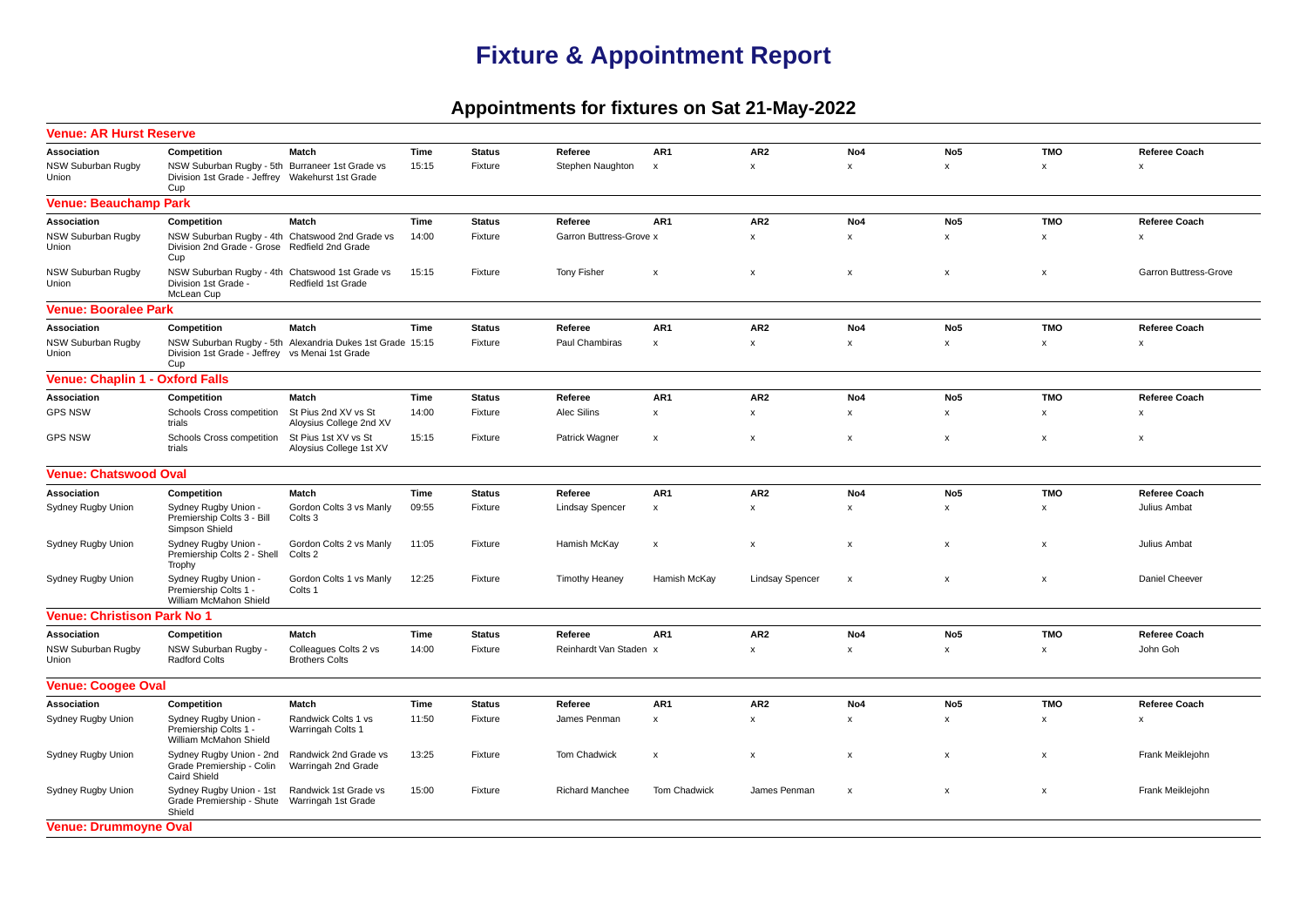| Association<br>NSW Suburban Rugby<br>Union | Competition<br>Division Colts - Barbour Cup Mountains Colts                                           | Match<br>NSW Suburban Rugby - 1st Drummoyne Colts vs Blue                                              | Time<br>12:45 | <b>Status</b><br>Fixture | Referee<br>Sean Rugers          | AR1<br>$\pmb{\mathsf{x}}$             | AR <sub>2</sub><br>$\pmb{\mathsf{x}}$ | No4<br>$\mathsf{x}$                   | No <sub>5</sub><br>$\mathsf{x}$       | <b>TMO</b><br>$\pmb{\mathsf{x}}$ | <b>Referee Coach</b><br>lan Fraser   |
|--------------------------------------------|-------------------------------------------------------------------------------------------------------|--------------------------------------------------------------------------------------------------------|---------------|--------------------------|---------------------------------|---------------------------------------|---------------------------------------|---------------------------------------|---------------------------------------|----------------------------------|--------------------------------------|
| NSW Suburban Rugby<br>Union                | Cup                                                                                                   | NSW Suburban Rugby - 1st Drummoyne 2nd Grade vs<br>Division 2nd Grade - Burke Blue Mountains 2nd Grade | 14:00         | Fixture                  | John Peacocke                   | $\boldsymbol{\mathsf{x}}$             | $\pmb{\times}$                        | $\pmb{\times}$                        | $\boldsymbol{\mathsf{x}}$             | $\pmb{\times}$                   | X                                    |
| <b>Venue: Eric Tweedale Stadium</b>        |                                                                                                       |                                                                                                        |               |                          |                                 |                                       |                                       |                                       |                                       |                                  |                                      |
| Association                                | Competition                                                                                           | Match                                                                                                  | Time          | <b>Status</b>            | Referee                         | AR1                                   | AR <sub>2</sub>                       | No4                                   | No <sub>5</sub>                       | <b>TMO</b>                       | <b>Referee Coach</b>                 |
| Sydney Rugby Union                         | Sydney Rugby Union -<br>Premiership Colts 3 - Bill<br>Simpson Shield                                  | Western Sydney Two Blues<br>Colts 3 vs Eastwood Colts 3                                                | 10:00         | Fixture                  | Cian McCann                     | $\pmb{\mathsf{x}}$                    | $\mathsf x$                           | $\pmb{\times}$                        | $\mathsf X$                           | $\pmb{\mathsf{x}}$               | X                                    |
| Sydney Rugby Union                         | Sydney Rugby Union -<br>Premiership Colts 2 - Shell<br>Trophy                                         | Western Sydney Two Blues 11:25<br>Colts 2 vs Eastwood Colts 2                                          |               | Fixture                  | Tom Mclean                      | $\boldsymbol{\mathsf{x}}$             | $\mathsf{x}$                          | $\mathsf{x}$                          | $\boldsymbol{\mathsf{x}}$             | $\mathsf{x}$                     | lan Mooney                           |
| Sydney Rugby Union                         | Sydney Rugby Union -<br>Premiership Colts 1 -<br>William McMahon Shield                               | Western Sydney Two Blues<br>Colts 1 vs Eastwood Colts 1                                                | 12:50         | Fixture                  | Jackson Brislan                 | Tom Mclean                            | Cian McCann                           | $\pmb{\mathsf{x}}$                    | $\mathsf X$                           | $\mathsf{x}$                     | x                                    |
| Sydney Womens Club<br>Rugby                | Sydney Women's Rugby -<br>Jack Scott Cup                                                              | Two Blues Women vs<br>Gordon Women                                                                     | 14:30         | Fixture                  | lan Mooney                      | $\boldsymbol{\mathsf{x}}$             | X                                     | X                                     | $\boldsymbol{\mathsf{x}}$             | X                                | X                                    |
| <b>Venue: Forshaw Rugby Park</b>           |                                                                                                       |                                                                                                        |               |                          |                                 |                                       |                                       |                                       |                                       |                                  |                                      |
| Association                                | Competition                                                                                           | <b>Match</b>                                                                                           | Time          | <b>Status</b>            | Referee                         | AR1                                   | AR <sub>2</sub>                       | No4                                   | No <sub>5</sub>                       | <b>TMO</b>                       | <b>Referee Coach</b>                 |
| Sydney Rugby Union                         | Sydney Rugby Union -<br>Premiership Colts 3 - Bill<br>Simpson Shield                                  | Sydney University Colts 3<br>vs Southern Districts Colts 3                                             | 08:15         | Fixture                  | Max Hearn-Sarchfield            | $\mathbf{x}$                          | $\mathsf{x}$                          | $\mathsf{x}$                          | x                                     | X                                | X                                    |
| Sydney Rugby Union                         | Sydney Rugby Union - 4th<br>Grade Premiership -<br>Henderson Cup                                      | Sydney University 4th<br><b>Grade vs Southern Districts</b><br>4th Grade                               | 09:25         | Fixture                  | <b>Chris Yeats</b>              | $\boldsymbol{\mathsf{x}}$             | $\mathsf{x}$                          | $\mathsf{x}$                          | $\boldsymbol{\mathsf{x}}$             | $\boldsymbol{\mathsf{x}}$        | $\mathsf{x}$                         |
| Sydney Rugby Union                         | Sydney Rugby Union - 3rd<br>Grade Premiership -<br>Henderson Shield                                   | Sydney University 3rd<br><b>Grade vs Southern Districts</b><br>3rd Grade                               | 10:40         | Fixture                  | Alex Kennedy                    | $\boldsymbol{\mathsf{x}}$             | $\mathsf{x}$                          | $\pmb{\mathsf{x}}$                    | $\boldsymbol{\mathsf{x}}$             | $\pmb{\times}$                   | x                                    |
|                                            | <b>Venue: H V Evatt Memorial Park Field 1</b>                                                         |                                                                                                        |               |                          |                                 |                                       |                                       |                                       |                                       |                                  |                                      |
| Association                                | Competition                                                                                           | Match                                                                                                  | Time          | <b>Status</b>            | Referee                         | AR1                                   | AR <sub>2</sub>                       | No <sub>4</sub>                       | No <sub>5</sub>                       | <b>TMO</b>                       | <b>Referee Coach</b>                 |
| NSW Suburban Rugby<br>Union                | NSW Suburban Rugby - 5th Oatley 1st Grade vs<br>Division 1st Grade - Jeffrey Balmain 1st Grade<br>Cup |                                                                                                        | 15:15         | Fixture                  | Leo Quoyle                      | $\pmb{\mathsf{x}}$                    | $\mathsf x$                           | $\mathsf{x}$                          | $\mathsf x$                           | $\pmb{\mathsf{x}}$               | x                                    |
| <b>Venue: Holroyd Sports Ground</b>        |                                                                                                       |                                                                                                        |               |                          |                                 |                                       |                                       |                                       |                                       |                                  |                                      |
| Association                                | Competition                                                                                           | <b>Match</b>                                                                                           | Time          | <b>Status</b>            | Referee                         | AR1                                   | AR <sub>2</sub>                       | No <sub>4</sub>                       | No <sub>5</sub>                       | <b>TMO</b>                       | <b>Referee Coach</b>                 |
| NSW Suburban Rugby<br>Union                | NSW Suburban Rugby - 4th Merrylands 1st Grade vs<br>Division 1st Grade -<br>McLean Cup                | Northern Saints 1st Grade                                                                              | 15:15         | Fixture                  | Anthony Harper                  | $\boldsymbol{\mathsf{x}}$             | $\mathsf{x}$                          | $\pmb{\mathsf{x}}$                    | $\mathsf x$                           | <b>Andrew New</b>                | Alexander Richards                   |
| <b>Venue: Hudson Park</b>                  |                                                                                                       |                                                                                                        |               |                          |                                 |                                       |                                       |                                       |                                       |                                  |                                      |
| Association<br>NSW Suburban Rugby<br>Union | Competition<br>NSW Suburban Rugby -<br>Halligan Cup                                                   | Match<br>St Patricks 5th Grade vs<br>Hunters Hill 5th Grade                                            | Time<br>10:30 | <b>Status</b><br>Fixture | Referee<br><b>Trevor Dobbie</b> | AR <sub>1</sub><br>$\pmb{\mathsf{x}}$ | AR <sub>2</sub><br>$\pmb{\mathsf{x}}$ | No <sub>4</sub><br>$\pmb{\mathsf{x}}$ | No <sub>5</sub><br>$\pmb{\mathsf{x}}$ | <b>TMO</b><br>$\pmb{\mathsf{x}}$ | <b>Referee Coach</b><br>$\mathsf{x}$ |
| NSW Suburban Rugby<br>Union                | NSW Suburban Rugby - 1st St Patricks 4th Grade vs<br>Division 4th Grade - Judd<br>Cup                 | Hunters Hill 4th Grade                                                                                 | 11:25         | Fixture                  | James Davison                   | $\boldsymbol{\mathsf{x}}$             | $\mathsf{x}$                          | $\mathsf{x}$                          | $\mathsf{x}$                          | $\boldsymbol{\mathsf{x}}$        | David Powell                         |
| NSW Suburban Rugby<br>Union                | NSW Suburban Rugby - 1st St Patricks 3rd Grade vs<br>Division 3rd Grade -<br>Whiddon Cup              | Hunters Hill 3rd Grade                                                                                 | 12:20         | Fixture                  | Peter Zieth                     | $\boldsymbol{\mathsf{x}}$             | $\mathsf{x}$                          | $\mathsf{x}$                          | $\boldsymbol{\mathsf{x}}$             | $\pmb{\times}$                   | David Powell                         |
| <b>Venue: Latham Park Field 1</b>          |                                                                                                       |                                                                                                        |               |                          |                                 |                                       |                                       |                                       |                                       |                                  |                                      |
| Association                                | Competition                                                                                           | Match                                                                                                  | Time          | <b>Status</b>            | Referee                         | AR1                                   | AR <sub>2</sub>                       | No4                                   | No <sub>5</sub>                       | <b>TMO</b>                       | <b>Referee Coach</b>                 |
| Sydney Rugby Union                         | Sydney Rugby Union -<br>Premiership Colts 3 - Bill<br>Simpson Shield                                  | Randwick Colts 3 vs<br>Warringah Colts 3                                                               | 09:00         | Fixture                  | Angus Cameron                   | $\pmb{\mathsf{x}}$                    | $\pmb{\mathsf{x}}$                    | $\mathsf{x}$                          | $\pmb{\mathsf{x}}$                    | $\pmb{\mathsf{x}}$               | $\boldsymbol{\mathsf{x}}$            |
| Sydney Rugby Union                         | Sydney Rugby Union -<br>Premiership Colts 2 - Shell<br>Trophy                                         | Randwick Colts 2 vs<br>Warringah Colts 2                                                               | 10:10         | Fixture                  | Jack Jones                      | $\boldsymbol{\mathsf{x}}$             | X                                     | X                                     | x                                     | x                                | X                                    |
| <b>Venue: Latham Park Field 2</b>          |                                                                                                       |                                                                                                        |               |                          |                                 |                                       |                                       |                                       |                                       |                                  |                                      |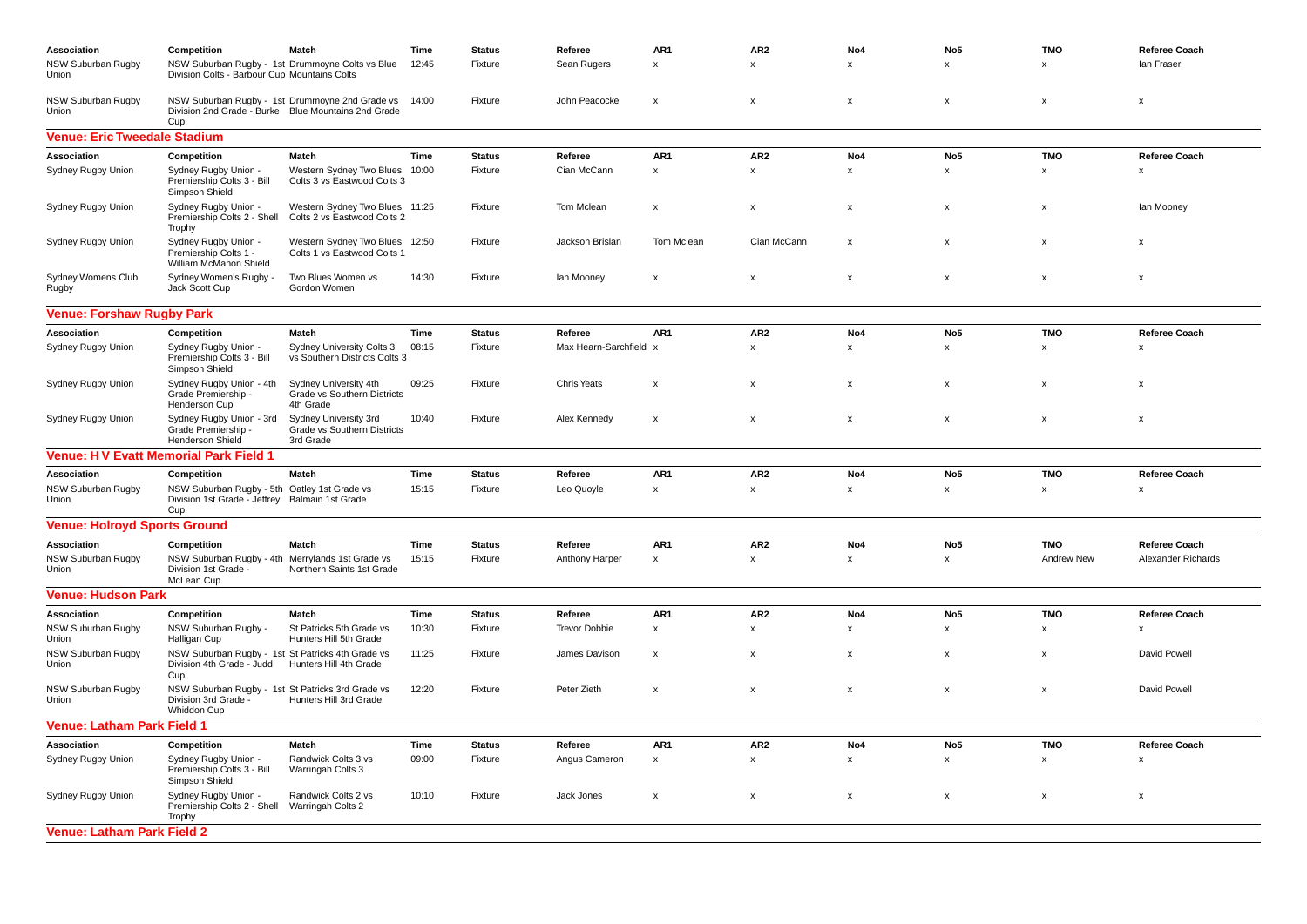| Association                     | Competition                                                                | Match                                                                 | Time  | <b>Status</b> | Referee                | AR1                       | AR <sub>2</sub>           | No <sub>4</sub>           | No <sub>5</sub>           | <b>TMO</b>   | <b>Referee Coach</b>      |
|---------------------------------|----------------------------------------------------------------------------|-----------------------------------------------------------------------|-------|---------------|------------------------|---------------------------|---------------------------|---------------------------|---------------------------|--------------|---------------------------|
| Sydney Rugby Union              | Sydney Rugby Union - 4th<br>Grade Premiership -<br>Henderson Cup           | Randwick 4th Grade vs<br>Warringah 4th Grade                          | 09:35 | Fixture       | Chris Mulcahy          | $\boldsymbol{\mathsf{x}}$ | $\mathsf{x}$              | x                         | $\mathsf{x}$              | $\mathsf{x}$ | $\boldsymbol{\mathsf{x}}$ |
| Sydney Rugby Union              | Sydney Rugby Union - 3rd<br>Grade Premiership -<br>Henderson Shield        | Randwick 3rd Grade vs<br>Warringah 3rd Grade                          | 10:50 | Fixture       | Alexander Buckland     | $\mathsf{x}$              | $\pmb{\times}$            | $\boldsymbol{\mathsf{x}}$ | x                         | X            | x                         |
| <b>Venue: Manly Oval</b>        |                                                                            |                                                                       |       |               |                        |                           |                           |                           |                           |              |                           |
| Association                     | Competition                                                                | Match                                                                 | Time  | <b>Status</b> | Referee                | AR1                       | AR <sub>2</sub>           | No4                       | No <sub>5</sub>           | <b>TMO</b>   | <b>Referee Coach</b>      |
| Sydney Rugby Union              | Sydney Rugby Union - 4th<br>Grade Premiership -<br>Henderson Cup           | Manly 4th Grade vs Gordon 10:30<br>4th Grade                          |       | Fixture       | John Stormon           | $\times$                  | $\mathsf{x}$              | x                         | x                         | x            | $\boldsymbol{\mathsf{x}}$ |
| Sydney Rugby Union              | Sydney Rugby Union - 3rd<br>Grade Premiership -<br><b>Henderson Shield</b> | Manly 3rd Grade vs Gordon 11:40<br>3rd Grade                          |       | Fixture       | Mitchell De Lorenzo    | $\mathsf{x}$              | x                         | x                         | x                         | X            | Peter Marshall            |
| Sydney Rugby Union              | Grade Premiership - Colin<br><b>Caird Shield</b>                           | Sydney Rugby Union - 2nd Manly 2nd Grade vs Gordon 13:25<br>2nd Grade |       | Fixture       | Colm Mccaughan         | $\pmb{\chi}$              | $\mathsf{x}$              | $\boldsymbol{\mathsf{x}}$ | $\boldsymbol{\mathsf{x}}$ | $\mathsf{x}$ | Peter Marshall            |
| Sydney Rugby Union              | Sydney Rugby Union - 1st<br>Grade Premiership - Shute<br>Shield            | Manly 1st Grade vs Gordon 15:00<br>1st Grade                          |       | Fixture       | <b>William Houston</b> | Colm Mccaughan            | Mitchell De Lorenzo       | $\boldsymbol{\mathsf{x}}$ | X                         | x            | x                         |
| <b>Venue: McKay Oval</b>        |                                                                            |                                                                       |       |               |                        |                           |                           |                           |                           |              |                           |
| Association                     | Competition                                                                | Match                                                                 | Time  | <b>Status</b> | Referee                | AR1                       | AR <sub>2</sub>           | No4                       | No <sub>5</sub>           | <b>TMO</b>   | <b>Referee Coach</b>      |
| NSW Suburban Rugby<br>Union     | Division 1st Grade - Jeffrey vs Brothers 1st Grade<br>Cup                  | NSW Suburban Rugby - 5th Kings Old Boys 1st Grade                     | 15:15 | Fixture       | Robert McKay           | $\boldsymbol{\mathsf{x}}$ | X                         | X                         | X                         | X            | $\boldsymbol{\mathsf{x}}$ |
| <b>Venue: Newington College</b> |                                                                            |                                                                       |       |               |                        |                           |                           |                           |                           |              |                           |
| Association                     | Competition                                                                | Match                                                                 | Time  | <b>Status</b> | Referee                | AR1                       | AR <sub>2</sub>           | No4                       | No <sub>5</sub>           | <b>TMO</b>   | <b>Referee Coach</b>      |
| <b>GPS NSW</b>                  | Schools Cross competition<br>trials                                        | Newington 2nd XV vs<br>Waverley 2nd XV                                | 14:00 | Fixture       | William Taylor         | x                         | $\mathsf{x}$              | $\pmb{\mathsf{x}}$        | $\mathsf{x}$              | x            | <b>Anthony Moyes</b>      |
| <b>GPS NSW</b>                  | Schools Cross competition<br>trials                                        | Newington 1st XV vs<br>Waverley 1st XV                                | 15:15 | Fixture       | Oliver Herbert         | $\boldsymbol{\mathsf{x}}$ | $\boldsymbol{\mathsf{x}}$ | X                         | $\boldsymbol{\mathsf{x}}$ | X            | <b>Anthony Moyes</b>      |
| <b>Venue: No.2 Sportsground</b> |                                                                            |                                                                       |       |               |                        |                           |                           |                           |                           |              |                           |
| Association                     | Competition                                                                | Match                                                                 | Time  | <b>Status</b> | Referee                | AR1                       | AR <sub>2</sub>           | No4                       | No <sub>5</sub>           | <b>TMO</b>   | <b>Referee Coach</b>      |
| Sydney Rugby Union              | Sydney Rugby Union -<br>Premiership Colts 1 -<br>William McMahon Shield    | Hunter Wildfires Colts 1 vs<br>Eastern Suburbs Colts 1                | 10:45 | Fixture       | Niklas Gaal            | x                         | $\mathsf{x}$              | x                         | x                         | x            | Robert D'Elboux           |
| Sydney Rugby Union              | Sydney Rugby Union - 2nd<br>Grade Premiership - Colin<br>Caird Shield      | Hunter Wildfires 2nd Grade<br>vs Eastern Suburbs 2nd<br>Grade         | 13:25 | Fixture       | Harry Fenton           | x                         | X                         | x                         | x                         | x            | Robert D'Elboux           |
| Sydney Rugby Union              | Sydney Rugby Union - 1st<br>Grade Premiership - Shute<br>Shield            | Hunter Wildfires 1st Grade<br>vs Eastern Suburbs 1st<br>Grade         | 15:00 | Fixture       | James Quinn            | Harry Fenton              | Niklas Gaal               | x                         | X                         | X            | Robert D'Elboux           |
| <b>Venue: North Sydney Oval</b> |                                                                            |                                                                       |       |               |                        |                           |                           |                           |                           |              |                           |
| Association                     | Competition                                                                | Match                                                                 | Time  | <b>Status</b> | Referee                | AR1                       | AR <sub>2</sub>           | No <sub>4</sub>           | No <sub>5</sub>           | <b>TMO</b>   | Referee Coach             |
| Sydney Rugby Union              | Sydney Rugby Union - 3rd<br>Grade Premiership -<br>Henderson Shield        | Northern Suburbs 3rd<br>Grade vs West Harbour 3rd<br>Grade            | 11:45 | Fixture       | Mark Keepkie           | x                         | $\mathsf{x}$              | $\pmb{\times}$            | x                         | x            | Michael Edye              |
| Sydney Rugby Union              | Sydney Rugby Union - 2nd<br>Grade Premiership - Colin<br>Caird Shield      | Northern Suburbs 2nd<br>Grade vs West Harbour 2nd<br>Grade            | 13:05 | Fixture       | Michael Oliver         | $\pmb{\times}$            | $\pmb{\mathsf{x}}$        | $\pmb{\mathsf{x}}$        | $\pmb{\times}$            | x            | Mike Hobson               |
| Sydney Rugby Union              | Sydney Rugby Union - 1st<br>Grade Premiership - Shute<br>Shield            | Northern Suburbs 1st<br>Grade vs West Harbour 1st<br>Grade            | 15:00 | Fixture       | Dru Tonks              | <b>Michael Oliver</b>     | Mark Keepkie              | $\boldsymbol{\mathsf{x}}$ | x                         | x            | Angus Gardner             |
| Venue: Rawson Oval              |                                                                            |                                                                       |       |               |                        |                           |                           |                           |                           |              |                           |
| Association                     | Competition                                                                | Match                                                                 | Time  | <b>Status</b> | Referee                | AR1                       | AR <sub>2</sub>           | No4                       | No <sub>5</sub>           | <b>TMO</b>   | <b>Referee Coach</b>      |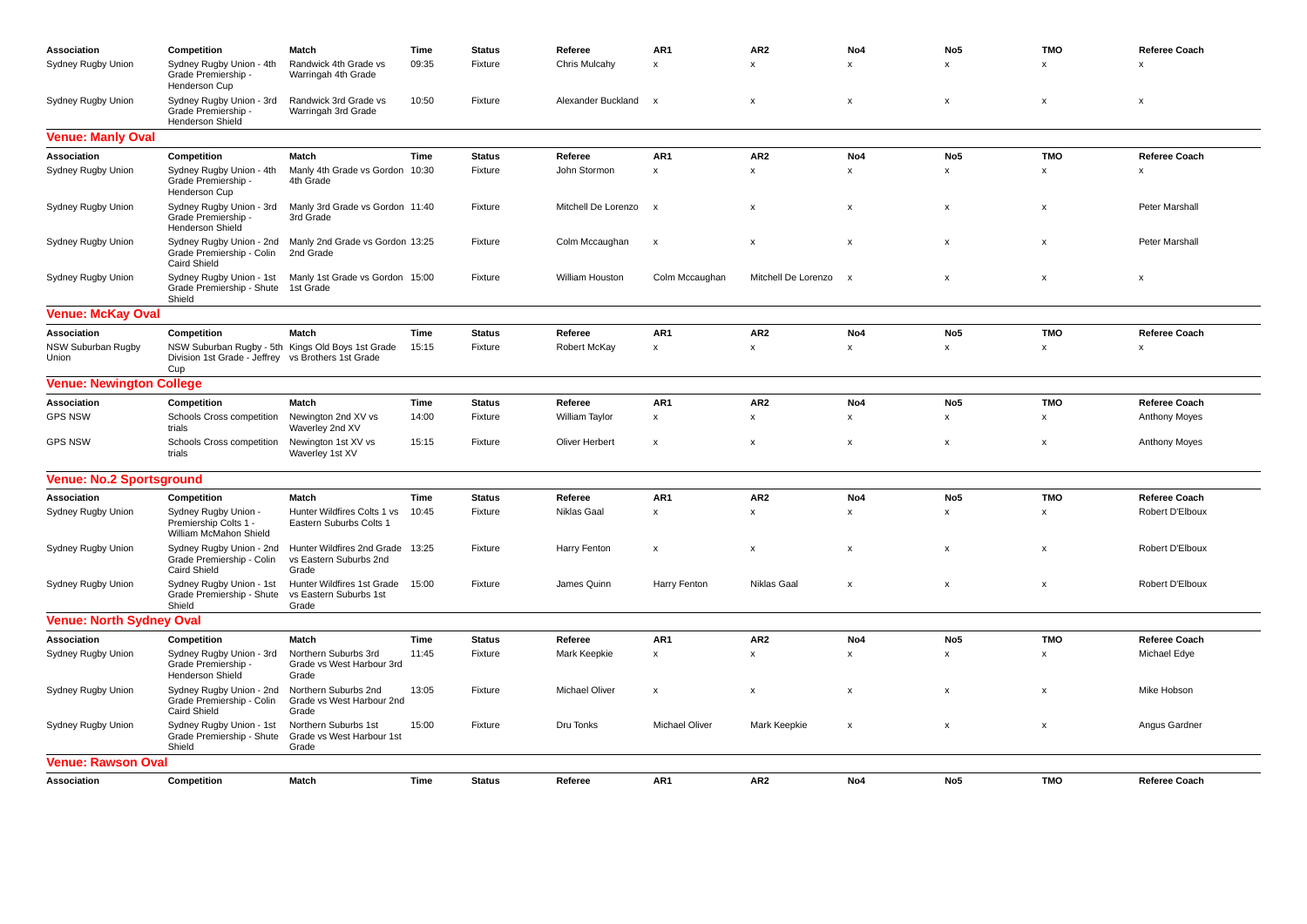| NSW Suburban Rugby<br>Union                                   | NSW Suburban Rugby - 1st Mosman 5th Grade vs<br>Division 5th Grade<br>Sutherland Cup | Waverley 5th Grade                                                 | 09:50 | Fixture       | Tahu Whatuira         | $\boldsymbol{\mathsf{x}}$ | $\boldsymbol{\mathsf{x}}$ | X                         | x                         | X                         | Christopher Pearl          |  |  |
|---------------------------------------------------------------|--------------------------------------------------------------------------------------|--------------------------------------------------------------------|-------|---------------|-----------------------|---------------------------|---------------------------|---------------------------|---------------------------|---------------------------|----------------------------|--|--|
| NSW Suburban Rugby<br>Union                                   | NSW Suburban Rugby - 1st Mosman 4th Grade vs<br>Division 4th Grade - Judd<br>Cup     | Waverley 4th Grade                                                 | 10:45 | Fixture       | John Feeney           | $\boldsymbol{\mathsf{x}}$ | $\boldsymbol{\mathsf{x}}$ | x                         | x                         | X                         | Christopher Pearl          |  |  |
| NSW Suburban Rugby<br>Union                                   | NSW Suburban Rugby -<br>Halligan Cup                                                 | Mosman 6th Grade vs<br>Waverley 6th Grade                          | 11:50 | Fixture       | Charlie Abel          | $\boldsymbol{\mathsf{x}}$ | $\boldsymbol{\mathsf{x}}$ | X                         | x                         | x                         | x                          |  |  |
| NSW Suburban Rugby<br>Union                                   | NSW Suburban Rugby -<br>Radford Colts                                                | Macquarie Uni Colts vs<br>Mosman Colts 2                           | 13:00 | Fixture       | Ella Goldsmith        | $\boldsymbol{\mathsf{x}}$ | $\boldsymbol{\mathsf{x}}$ | $\pmb{\times}$            | x                         | $\pmb{\times}$            | X                          |  |  |
| <b>Venue: Ryde Park</b>                                       |                                                                                      |                                                                    |       |               |                       |                           |                           |                           |                           |                           |                            |  |  |
| Association                                                   | Competition                                                                          | Match                                                              | Time  | <b>Status</b> | Referee               | AR1                       | AR <sub>2</sub>           | No4                       | No <sub>5</sub>           | <b>TMO</b>                | Referee Coach              |  |  |
| <b>NSW Suburban Rugby</b><br>Union                            | NSW Suburban Rugby -<br>Halligan Cup                                                 | Epping 4th Grade vs Hills<br>4th Grade                             | 10:40 | Fixture       | Phil Hogan            | $\pmb{\mathsf{x}}$        | $\pmb{\mathsf{x}}$        | $\mathsf{x}$              | x                         | x                         | $\boldsymbol{\mathsf{x}}$  |  |  |
| NSW Suburban Rugby<br>Union                                   | NSW Suburban Rugby -<br>2nd Division 3rd Grade -<br><b>Blunt Cup</b>                 | Epping 3rd Grade vs Old<br>Ignatians 3rd Grade                     | 11:40 | Fixture       | Michael O'Farrell     | $\boldsymbol{\mathsf{x}}$ | $\boldsymbol{\mathsf{x}}$ | $\mathsf{x}$              | x                         | $\pmb{\times}$            | X                          |  |  |
| NSW Suburban Rugby<br>Union                                   | NSW Suburban Rugby -<br>2nd Division 3rd Grade -                                     | Beecroft 3rd Grade vs Hills<br>3rd Grade                           | 12:45 | Fixture       | Josh Freedman         | $\boldsymbol{\mathsf{x}}$ | $\boldsymbol{\mathsf{x}}$ | X                         | $\boldsymbol{\mathsf{x}}$ | $\boldsymbol{\mathsf{x}}$ | Arron Dehlsen              |  |  |
| <b>Blunt Cup</b><br><b>Venue: Shore School Playing Fields</b> |                                                                                      |                                                                    |       |               |                       |                           |                           |                           |                           |                           |                            |  |  |
| Association                                                   | Competition                                                                          | Match                                                              | Time  | <b>Status</b> | Referee               | AR1                       | AR <sub>2</sub>           | No4                       | No <sub>5</sub>           | <b>TMO</b>                | Referee Coach              |  |  |
| <b>GPS NSW</b>                                                | Schools Cross competition<br>trials                                                  | Shore 2nd XV vs Oakhill<br>2nd XV                                  | 14:00 | Fixture       | Jack Larkin           | $\pmb{\chi}$              | $\boldsymbol{\mathsf{x}}$ | $\mathsf{x}$              | x                         | x                         | Flip Van Der<br>Westhuizen |  |  |
| <b>GPS NSW</b>                                                | Schools Cross competition<br>trials                                                  | Shore 1st XV vs Oakhill 1st<br>XV                                  | 15:15 | Fixture       | John McCarthy         | $\boldsymbol{\mathsf{x}}$ | $\boldsymbol{\mathsf{x}}$ | X                         | x                         | x                         | Flip Van Der<br>Westhuizen |  |  |
| <b>Venue: St Gregory's College</b>                            |                                                                                      |                                                                    |       |               |                       |                           |                           |                           |                           |                           |                            |  |  |
| Association                                                   | Competition                                                                          | Match                                                              | Time  | <b>Status</b> | Referee               | AR1                       | AR <sub>2</sub>           | No4                       | No <sub>5</sub>           | <b>TMO</b>                | <b>Referee Coach</b>       |  |  |
| <b>GPS NSW</b>                                                | Schools Cross competition<br>trials                                                  | St Greg's Campbelltown<br>2nd XV vs Trinity Grammar<br>2nd XV      | 14:00 | Fixture       | Callum Mckenzie       | $\boldsymbol{\mathsf{x}}$ | $\boldsymbol{\mathsf{x}}$ | $\mathsf{x}$              | x                         | $\boldsymbol{\mathsf{x}}$ | $\boldsymbol{\mathsf{x}}$  |  |  |
| <b>GPS NSW</b>                                                | Schools Cross competition<br>trials                                                  | St Greg's Campbeltown 1st 15:15<br>XV vs Trinity Grammar 1st<br>XV |       | Fixture       | Daniel Taylor         | $\boldsymbol{\mathsf{x}}$ | $\boldsymbol{\mathsf{x}}$ | X                         | x                         | $\boldsymbol{\mathsf{x}}$ | $\boldsymbol{\mathsf{x}}$  |  |  |
| Venue: St Ignatius College Oval No 1                          |                                                                                      |                                                                    |       |               |                       |                           |                           |                           |                           |                           |                            |  |  |
| Association                                                   | Competition                                                                          | Match                                                              | Time  | <b>Status</b> | Referee               | AR1                       | AR <sub>2</sub>           | No4                       | No <sub>5</sub>           | <b>TMO</b>                | Referee Coach              |  |  |
| <b>GPS NSW</b>                                                | Schools Cross competition<br>trials                                                  | Riverview 2nd XV vs St<br>Augustine's 1st XV                       | 14:00 | Fixture       | Nicholas Brown        | $\pmb{\chi}$              | $\pmb{\mathsf{x}}$        | $\mathsf{x}$              | x                         | x                         | Gerard Rigby               |  |  |
| <b>GPS NSW</b>                                                | Schools Cross competition<br>trials                                                  | Riverview 1st XV vs<br>Cranbrook 1st XV                            | 15:15 | Fixture       | Peter Redwin          | $\boldsymbol{\mathsf{x}}$ | $\boldsymbol{\mathsf{x}}$ | X                         | $\boldsymbol{\mathsf{x}}$ | x                         | $\mathsf{x}$               |  |  |
|                                                               | <b>Venue: St Joseph's College Playing Fields</b>                                     |                                                                    |       |               |                       |                           |                           |                           |                           |                           |                            |  |  |
| Association                                                   | Competition                                                                          | Match                                                              | Time  | <b>Status</b> | Referee               | AR1                       | AR <sub>2</sub>           | No4                       | No <sub>5</sub>           | <b>TMO</b>                | <b>Referee Coach</b>       |  |  |
| <b>GPS NSW</b>                                                | Schools Cross competition<br>trials                                                  | St Josephs 2nd XV vs St<br>Patrick's College 1st XV                | 14:00 | Fixture       | Daniel Reid           | $\boldsymbol{\mathsf{x}}$ | $\boldsymbol{\mathsf{x}}$ | $\mathsf{x}$              | x                         | $\boldsymbol{\mathsf{x}}$ | Andrew Halmarick           |  |  |
| <b>GPS NSW</b>                                                | Schools Cross competition<br>trials                                                  | St Josephs 1st XV vs Knox<br>1st XV                                | 15:15 | Fixture       | Dylan Sigg            | $\boldsymbol{\mathsf{x}}$ | $\boldsymbol{\mathsf{x}}$ | X                         | $\mathsf{x}$              | $\boldsymbol{\mathsf{x}}$ | $\boldsymbol{\mathsf{x}}$  |  |  |
| Venue: St Lukes Oval #1                                       |                                                                                      |                                                                    |       |               |                       |                           |                           |                           |                           |                           |                            |  |  |
| Association                                                   | Competition                                                                          | Match                                                              | Time  | <b>Status</b> | Referee               | AR1                       | AR <sub>2</sub>           | No4                       | No <sub>5</sub>           | <b>TMO</b>                | <b>Referee Coach</b>       |  |  |
| Sydney Rugby Union                                            | Sydney Rugby Union -<br>Premiership Colts 3 - Bill<br>Simpson Shield                 | West Harbour Colts 3 vs<br>Northern Suburbs Colts 3                | 11:00 | Fixture       | Clare Adamson         | $\pmb{\chi}$              | $\boldsymbol{\mathsf{x}}$ | $\boldsymbol{\mathsf{x}}$ | x                         | x                         | Philip Baird               |  |  |
| Sydney Rugby Union                                            | Sydney Rugby Union -<br>Premiership Colts 2 - Shell<br>Trophy                        | West Harbour Colts 2 vs<br>Northern Suburbs Colts 2                | 12:10 | Fixture       | <b>Hamish Quigley</b> | $\boldsymbol{\mathsf{x}}$ | $\boldsymbol{\mathsf{x}}$ | X                         | x                         | $\boldsymbol{\mathsf{x}}$ | Philip Baird               |  |  |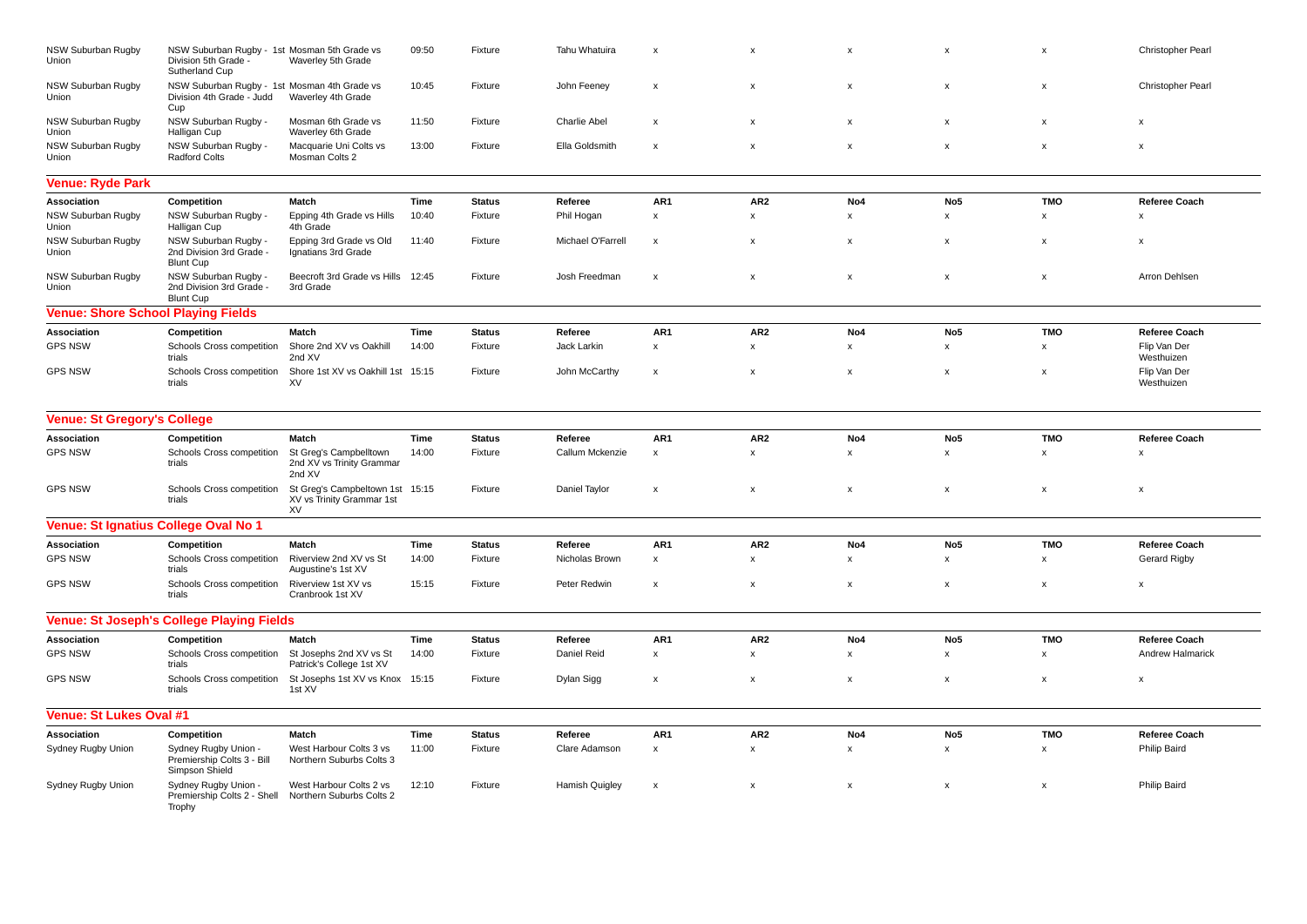| Sydney Rugby Union                       | Sydney Rugby Union -<br>Premiership Colts 1 -<br>William McMahon Shield      | West Harbour Colts 1 vs<br>Northern Suburbs Colts 1                         | 13:30 | Fixture       | Paul Worsley             | <b>Hamish Quigley</b>             | Clare Adamson             | $\mathbf{x}$              | $\mathsf{x}$              | $\boldsymbol{\mathsf{x}}$ | Mike Hobson               |  |  |
|------------------------------------------|------------------------------------------------------------------------------|-----------------------------------------------------------------------------|-------|---------------|--------------------------|-----------------------------------|---------------------------|---------------------------|---------------------------|---------------------------|---------------------------|--|--|
| <b>Venue: St Lukes Oval #3</b>           |                                                                              |                                                                             |       |               |                          |                                   |                           |                           |                           |                           |                           |  |  |
| Association                              | Competition                                                                  | Match                                                                       | Time  | <b>Status</b> | Referee                  | AR1                               | AR <sub>2</sub>           | No4                       | No <sub>5</sub>           | <b>TMO</b>                | Referee Coach             |  |  |
| NSW Suburban Rugby<br>Union              | NSW Suburban Rugby -<br>2nd Division 3rd Grade -<br><b>Blunt Cup</b>         | Briars 3rd Grade vs Sydney 11:40<br>Harlequins 3rd Grade                    |       | Fixture       | Ken Gusse                | $\boldsymbol{\mathsf{x}}$         | $\pmb{\mathsf{x}}$        | $\pmb{\times}$            | $\pmb{\mathsf{x}}$        | $\pmb{\times}$            | X                         |  |  |
| <b>NSW Suburban Rugby</b><br>Union       | NSW Suburban Rugby -<br>2nd Division Colts -<br>Robertson Cup                | <b>Briars Colts vs Sydney</b><br><b>Harlequins Colts</b>                    | 12:45 | Fixture       | Joseph Lui               | $\boldsymbol{\mathsf{x}}$         | $\boldsymbol{\mathsf{x}}$ | x                         | x                         | X                         | David Marshall            |  |  |
| NSW Suburban Rugby<br>Union              | NSW Suburban Rugby -<br>2nd Division 2nd Grade -<br>Stockdale                | Briars 2nd Grade vs Sydney 14:00<br>Harlequins 2nd Grade                    |       | Fixture       | Daniel Southwell-Keely x |                                   | $\boldsymbol{\mathsf{x}}$ | $\mathsf{x}$              | $\pmb{\times}$            | $\boldsymbol{\mathsf{x}}$ | David Marshall            |  |  |
| NSW Suburban Rugby<br><b>Union</b>       | NSW Suburban Rugby -<br>2nd Division 1st Grade -<br>Barraclough              | Briars 1st Grade vs Sydney 15:15<br>Harlequins 1st Grade                    |       | Fixture       | Sebastian Herbert        | Daniel Southwell-Keely Joseph Lui |                           | x                         | X                         | x                         | Julius Ambat              |  |  |
| <b>Venue: Sydney Uni Football Ground</b> |                                                                              |                                                                             |       |               |                          |                                   |                           |                           |                           |                           |                           |  |  |
| Association                              | Competition                                                                  | Match                                                                       | Time  | <b>Status</b> | Referee                  | AR <sub>1</sub>                   | AR <sub>2</sub>           | No4                       | No <sub>5</sub>           | <b>TMO</b>                | Referee Coach             |  |  |
| Sydney Rugby Union                       | Sydney Rugby Union -<br>Premiership Colts 2 - Shell<br>Trophy                | Sydney University Colts 2<br>vs Southern Districts Colts 2                  | 10:25 | Fixture       | Gerard Rigby             | $\pmb{\mathsf{x}}$                | $\pmb{\mathsf{x}}$        | $\mathsf{x}$              | $\boldsymbol{\mathsf{x}}$ | x                         | x                         |  |  |
| Sydney Rugby Union                       | Sydney Rugby Union -<br>Premiership Colts 1 -<br>William McMahon Shield      | Sydney University Colts 1<br>vs Southern Districts Colts 1                  | 11:50 | Fixture       | Nathan Shute             | <b>Gerard Rigby</b>               | $\boldsymbol{\mathsf{x}}$ | X                         | x                         | $\boldsymbol{\mathsf{x}}$ | $\boldsymbol{\mathsf{x}}$ |  |  |
| Sydney Rugby Union                       | Sydney Rugby Union - 2nd<br>Grade Premiership - Colin<br><b>Caird Shield</b> | Sydney University 2nd<br><b>Grade vs Southern Districts</b><br>2nd Grade    | 13:25 | Fixture       | <b>Brenton Mooney</b>    | $\boldsymbol{\mathsf{x}}$         | $\boldsymbol{\mathsf{x}}$ | $\mathsf{x}$              | x                         | $\mathsf{x}$              | <b>Stuart Dickinson</b>   |  |  |
| Sydney Rugby Union                       | Sydney Rugby Union - 1st<br>Grade Premiership - Shute<br>Shield              | Sydney University 1st<br>Grade vs Southern Districts<br>1st Grade           | 15:00 | Fixture       | <b>Thomas Nicholl</b>    | <b>Brenton Mooney</b>             | Nathan Shute              | $\boldsymbol{\mathsf{x}}$ | x                         | $\boldsymbol{\mathsf{x}}$ | <b>Stuart Dickinson</b>   |  |  |
| <b>Venue: TG Millner Field</b>           |                                                                              |                                                                             |       |               |                          |                                   |                           |                           |                           |                           |                           |  |  |
| Association                              | Competition                                                                  | Match                                                                       | Time  | <b>Status</b> | Referee                  | AR <sub>1</sub>                   | AR <sub>2</sub>           | No4                       | No <sub>5</sub>           | <b>TMO</b>                | <b>Referee Coach</b>      |  |  |
| Sydney Rugby Union                       | Sydney Rugby Union - 4th<br>Grade Premiership -<br>Henderson Cup             | Eastwood 4th Grade vs<br>Western Sydney Two Blues<br>4th Grade              | 10:30 | Fixture       | Daniel Andrews           | $\boldsymbol{\mathsf{x}}$         | $\pmb{\mathsf{x}}$        | $\pmb{\times}$            | x                         | $\pmb{\times}$            | X                         |  |  |
| Sydney Rugby Union                       | Sydney Rugby Union - 3rd<br>Grade Premiership<br>Henderson Shield            | Eastwood 3rd Grade vs<br>Western Sydney Two Blues<br>3rd Grade              | 11:50 | Fixture       | <b>Todd Cummings</b>     | $\boldsymbol{\mathsf{x}}$         | $\boldsymbol{\mathsf{x}}$ | $\mathsf{x}$              | $\pmb{\times}$            | X                         | X                         |  |  |
| Sydney Rugby Union                       | Sydney Rugby Union - 2nd<br>Grade Premiership - Colin<br><b>Caird Shield</b> | Eastwood 2nd Grade vs<br>Western Sydney Two Blues<br>2nd Grade              | 13:25 | Fixture       | Alexander Marsh          | $\boldsymbol{\mathsf{x}}$         | $\boldsymbol{\mathsf{x}}$ | $\mathsf{x}$              | $\boldsymbol{\mathsf{x}}$ | X                         | Amy Perrett               |  |  |
| Sydney Rugby Union                       | Sydney Rugby Union - 1st<br>Grade Premiership - Shute<br>Shield              | Eastwood 1st Grade vs<br>Western Sydney Two Blues<br>1st Grade              | 15:00 | Fixture       | Matthew Kellahan         | Alexander Marsh                   | <b>Todd Cummings</b>      | x                         | $\pmb{\times}$            | x                         | lan Smith                 |  |  |
| <b>Venue: Tantallon Oval</b>             |                                                                              |                                                                             |       |               |                          |                                   |                           |                           |                           |                           |                           |  |  |
| Association                              | Competition                                                                  | <b>Match</b>                                                                | Time  | <b>Status</b> | Referee                  | AR1                               | AR <sub>2</sub>           | No4                       | No <sub>5</sub>           | <b>TMO</b>                | <b>Referee Coach</b>      |  |  |
| NSW Suburban Rugby<br>Union              | NSW Suburban Rugby -<br>Halligan Cup                                         | Lane Cove 1st Grade vs<br>Maccabi 1st Grade                                 | 15:15 | Fixture       | Thomas Heffron           | $\boldsymbol{\mathsf{X}}$         | $\pmb{\mathsf{x}}$        | x                         | x                         | x                         | X                         |  |  |
| <b>Venue: Taplin Park</b>                |                                                                              |                                                                             |       |               |                          |                                   |                           |                           |                           |                           |                           |  |  |
| Association                              | Competition                                                                  | <b>Match</b>                                                                | Time  | <b>Status</b> | Referee                  | AR <sub>1</sub>                   | AR <sub>2</sub>           | No4                       | No <sub>5</sub>           | <b>TMO</b>                | <b>Referee Coach</b>      |  |  |
| NSW Suburban Rugby<br>Union              | Division 5th Grade -<br>Sutherland Cup                                       | NSW Suburban Rugby - 1st Drummoyne 5th Grade vs<br>Blue Mountains 5th Grade | 09:50 | Fixture       | Cameron Read             | $\boldsymbol{\mathsf{x}}$         | $\boldsymbol{\mathsf{x}}$ | $\mathsf{x}$              | $\mathsf{x}$              | X                         | Oscar Jimenez             |  |  |
| NSW Suburban Rugby<br>Union              | Division 4th Grade - Judd<br>Cup                                             | NSW Suburban Rugby - 1st Drummoyne 4th Grade vs<br>Blue Mountains 4th Grade | 10:45 | Fixture       | Thibaut Irissou          | $\boldsymbol{\mathsf{x}}$         | $\boldsymbol{\mathsf{x}}$ | X                         | $\mathsf{x}$              | Oscar Jimenez             | lan Fraser                |  |  |
| NSW Suburban Rugby<br>Union              | Division 3rd Grade<br>Whiddon Cup                                            | NSW Suburban Rugby - 1st Drummoyne 3rd Grade vs<br>Blue Mountains 3rd Grade | 11:40 | Fixture       | <b>Conor Power</b>       | $\boldsymbol{\mathsf{x}}$         | $\boldsymbol{\mathsf{x}}$ | X                         | $\boldsymbol{\mathsf{x}}$ | $\boldsymbol{\mathsf{x}}$ | John Peacocke             |  |  |
|                                          | <b>Venue: The David Phillips Sports Complex</b>                              |                                                                             |       |               |                          |                                   |                           |                           |                           |                           |                           |  |  |